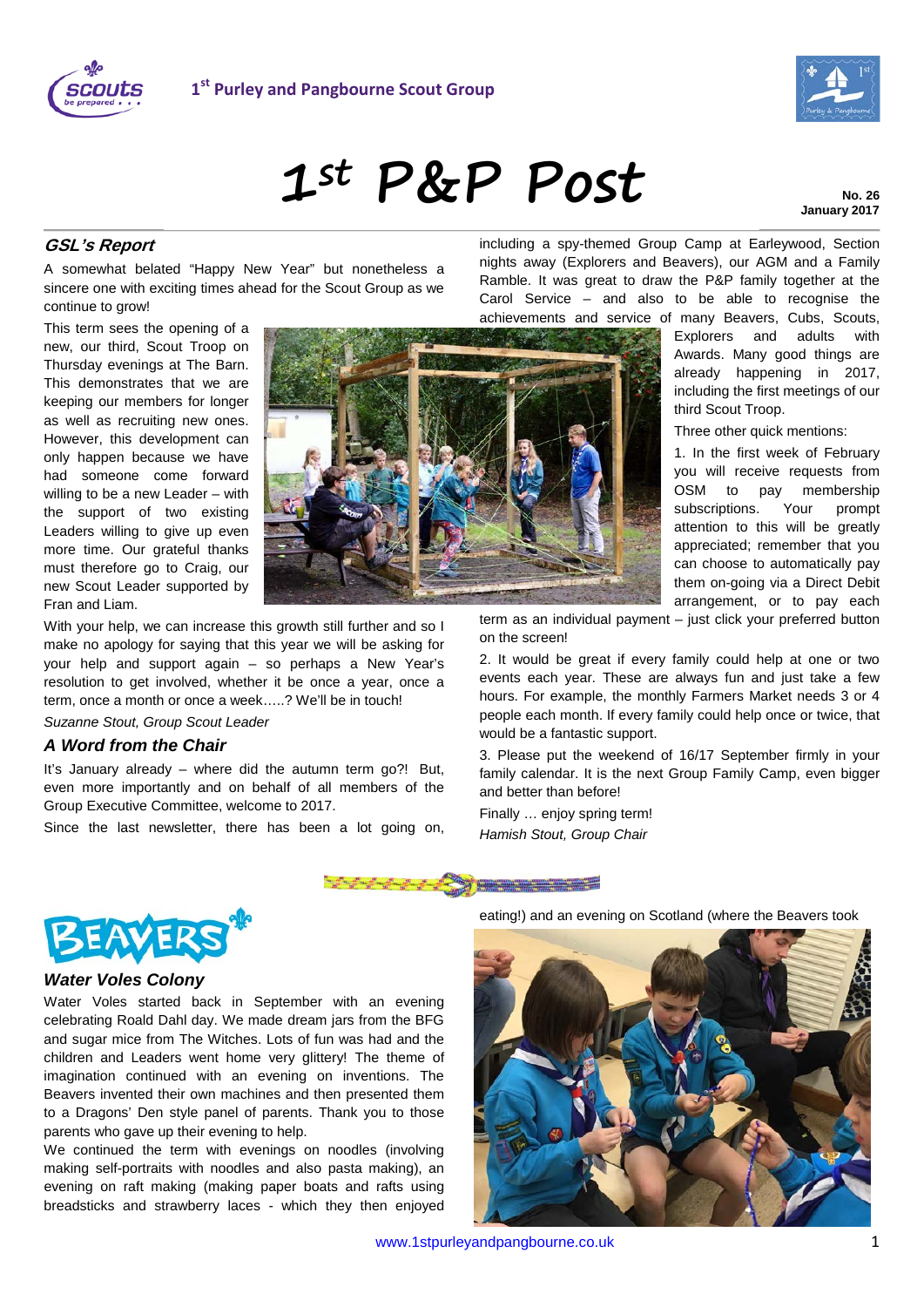



part in a mini Highland games - searching for Nessie in porridge, caber bottle toss and running like haggis - to much hilarity)

A very cold evening was spent bouldering at  $79<sup>th</sup>$  Reading Scout hut. The Beaver Scouts really enjoyed their evening and were quite nippy around the wall.

The Beavers also spent the term working on their Navigator, Communicator and Personal Challenge badges. They learnt about the compass points and showed us their map reading skills. They also learnt their home phone numbers which they used to call home. All the Beavers did amazingly well and all managed to get hold of their parents. They also used walkie talkies to communicate a Lego design to another group.

We were very pleased to welcome 7 new Beavers to the Colony and achieved 4 Bronze Awards this term.

*Tic Tac (Colleen Hughes), Beaver Scout Leader*

## *Polecats Colony*

The Polecats Colony returned to Scouting with plenty of energy in September. We were delighted that seven of our Beaver Scouts joined us for Group Camp at Earleywood. They had lots of fun taking part in all the activities and spending a night in a tent with all their friends!

Our weekly meetings have involved plenty of fun too. Early on in the term, before the evenings got too dark, we showed the Beavers how to build and light fires and they had a lovely time toasting marshmallows. We also managed to get outside for a minibeast hunt. Although it was a rainy evening, careful hunting found a variety of small creatures sheltering in the bushes! We also spent an evening learning how to keep healthy, washing our hands to prevent the spread of germs and brushing our teeth to keep them strong.

Over half term, we ran a sleepover with a holiday theme at St Mary's Purley, along with the Water Voles. The Beavers created their own suitcases and passports, built the Eiffel tower out of marshmallows and cocktail sticks, topped their own pizzas for

tea and enjoyed "Ratatouille" before bed time in tents. The following morning we went for a foot tour of Purley, hunting for flags of the World. We all had a great time and Sunshine gained her nights away permit for indoor events, so we look forward to running more sleepovers in the near future.



The second half of term saw us studying space for the Space activity badge. Unfortunately, we had night after night of cloudy weather, but we were still able to do activities inside, decorating biscuits with star constellations and putting the planets in order. We finally got to see the stars and moon towards the end of term and lots of Beavers gained their badges. We also got to see the Reading Christmas lights when we went on a trip into town. The Beavers loved travelling on the bus and enjoyed a wander through Forbury Gardens' Winter Wonderland. We finished off the term with the Group Carol Service at which 2 of our Beaver Scouts were presented with their Chief Scouts' Bronze awards. *Sunshine (Fran Jones), Assistant Beaver Scout Leader*





Starting back after the summer we tried to squeeze as much time as possible out of the light nights. In the first few weeks we played a lot of wide games on the school field and in Sulham woods reforming the new sixes into teams. Following on from the Paralympic Games, each Cub researched and presented the story of a Team GB Paralympian, giving us an insight into the challenges they'd overcome to reach Rio. We used this as a jumping off activity into the Disability Awareness badge, learning about the everyday lives of disabled people, how we can be more considerate, and even learning finger spelling.

We themed a night around road safety where we uncovered a fund of stories about parents' driving mistakes! Bonfire night was marked with glow in the dark vinegar powered rockets and a sausage cook out. Our remembrance activities began with poppy selling in Pangbourne; many thanks to all those who helped raise over £250. We visited Reading to see the statue of

Trooper Fred Potts and Arthur Andrews and discussed sacrifice, friendship and bravery. These activities always seem to give the Pack a better understanding of why we remember and it always makes me very proud to see so many Cub Scouts attend the parade on Remembrance Sunday and behave so well.

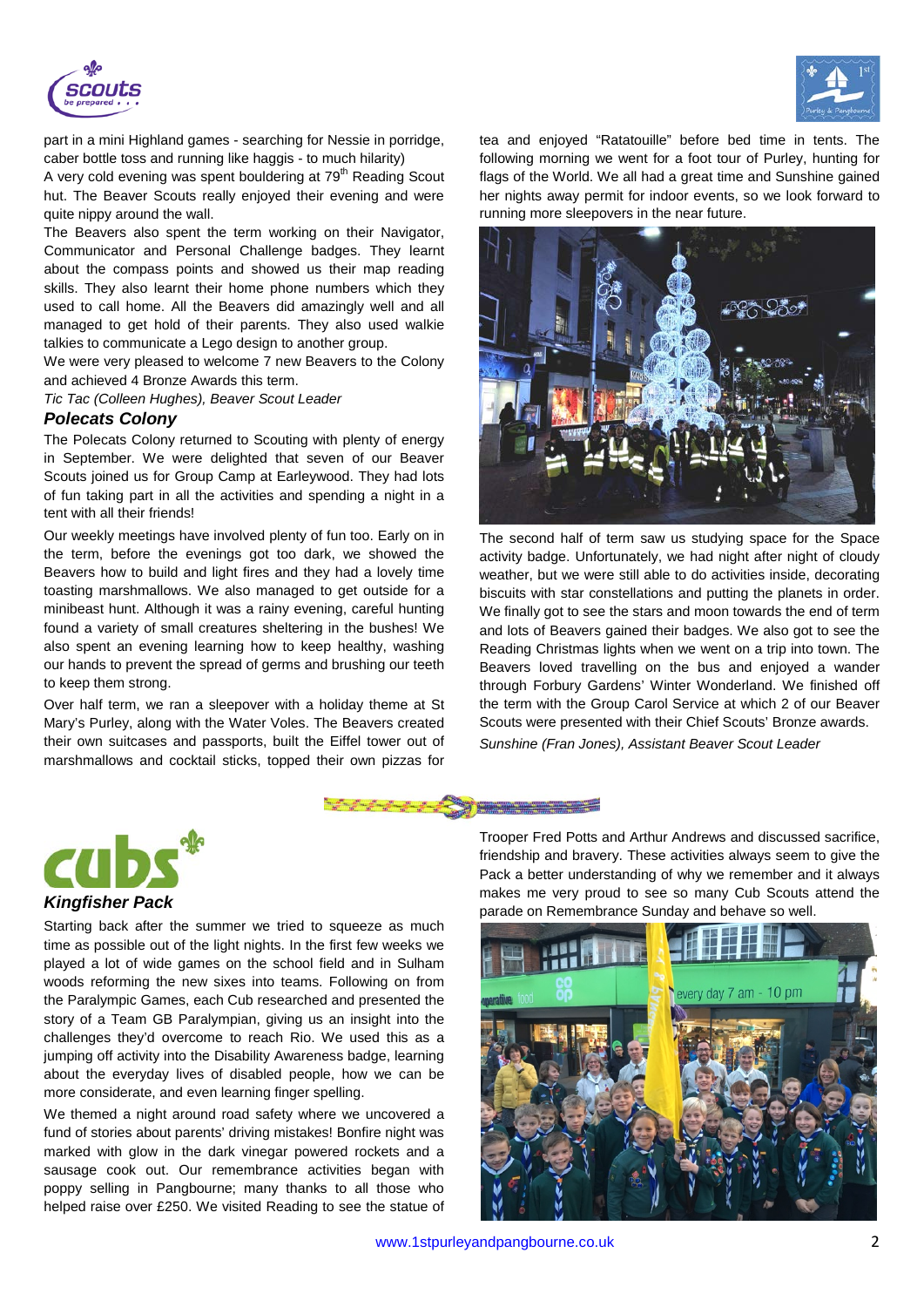



November ended with a spectacular Thanksgiving evening where we learned the origin of this American holiday, tried pumpkin pie and played some fantastic new seasonal games. As Christmas approached we were joined by florists from the Garden Room, who taught us how to make a range of amazing Christmas decorations and centrepieces. The end of term saw us saying goodbye to seven Cubs, many of whom will form the nucleus of the new Thursday Scout Troop. We look forward to meeting our new Cubs and starting the cycle again.

#### *Akela (Matt Shakespeare), Cub Scout Leader*

## *Heron Pack*

We started the term in September with a games evening to welcome some new members. The following week saw the Cubs

busy designing and building a wooden catapult using hammers, saws and drills and the week after that we were very grateful to Craig for coming in and teaching the Cubs some important First Aid skills, helping them to gain a badge.

In October, we began with an enjoyable but very messy junk modelling evening, where the Cubs could make a model of their ideal campsite. Other activities that month included a night time trip to Sulham

Woods for a campfire where we toasted marshmallows, played a truth or lies game and finished off with some campfire songs.

In November we had a bonfire night celebration with some games, sparklers and a firework display courtesy of Liam. We also enjoyed a popular night hike from Pangbourne village hall back to The Barn; thankfully no-one got lost. Thank you to the parents that met us at the finish with a welcome warm drink.

Sunday 13th November was our Remembrance Day Parade through Pangbourne; well done to all those Cubs who attended for parading and for excellent behaviour in church. Also during November we had a visit from Sarah Hacker, who gave an interesting talk about what it was like being the Mayor of Reading, and enjoyed a film evening and a visit from Matty, who talked about running the Reading Half Marathon on behalf of the Scout Association.

November was rounded off by The Great Heron Bake-Off. The Cubs baked some amazing cakes, which were then judged by a

real chef (he has worked with Heston Blumenthal)!

December started with some Christmas craft, then saw us joining the other Sections for the Group Carol Concert, where Diana Bates (Shere Khan) was officially invested into the Scout Group; a warm welcome to Diana. On 16th December, Cubs around the world celebrate d 100 years of Cub Scouting. Pang Valley Cubs were invited to a Promise party at Denefield School where they all renewed their promise at 19:16 and enjoyed a 'Jacko' disco. Our last event of 2016 was a small

Christmas jumper party. The Heron Leader team are all looking forward to providing another adventure filled year for the Cubs. *Akela (Gareth Evans), Cub Scout Leader*





## *Monday Night Troop*

Like much of the Group, we started the term with a number of the Scouts enjoying a weekend away at Group Camp.

Our termly programme included an evening learning about A Million Hands, and one deciding which area of "A Million Hands" we wanted to focus on – we decided to work on dementia. We spent a couple of evenings playing wide games, either on the field or down the woods. We spent one night learning to light fires, and cooking sausages on fires too. In November we had a brisk walk to Ikea where we invested a couple of the new **Scouts**.

We had a team enter the Big Breakfast competition again this year, they did very well and managed to come third, we have managed to be in the top three for a number of years now.

It was great to see a team of Scouts and Explorer Scouts providing the music for the Group Scout Carol service in December. We have a number of fantastic musicians and are keen to encourage them.

The Scouts this term set themselves each a personal challenge to try to achieve by early 2017 for part of their Personal Challenge Award, it will be interesting to see if they all achieve this.



*Jez Jones, Scout Leader*